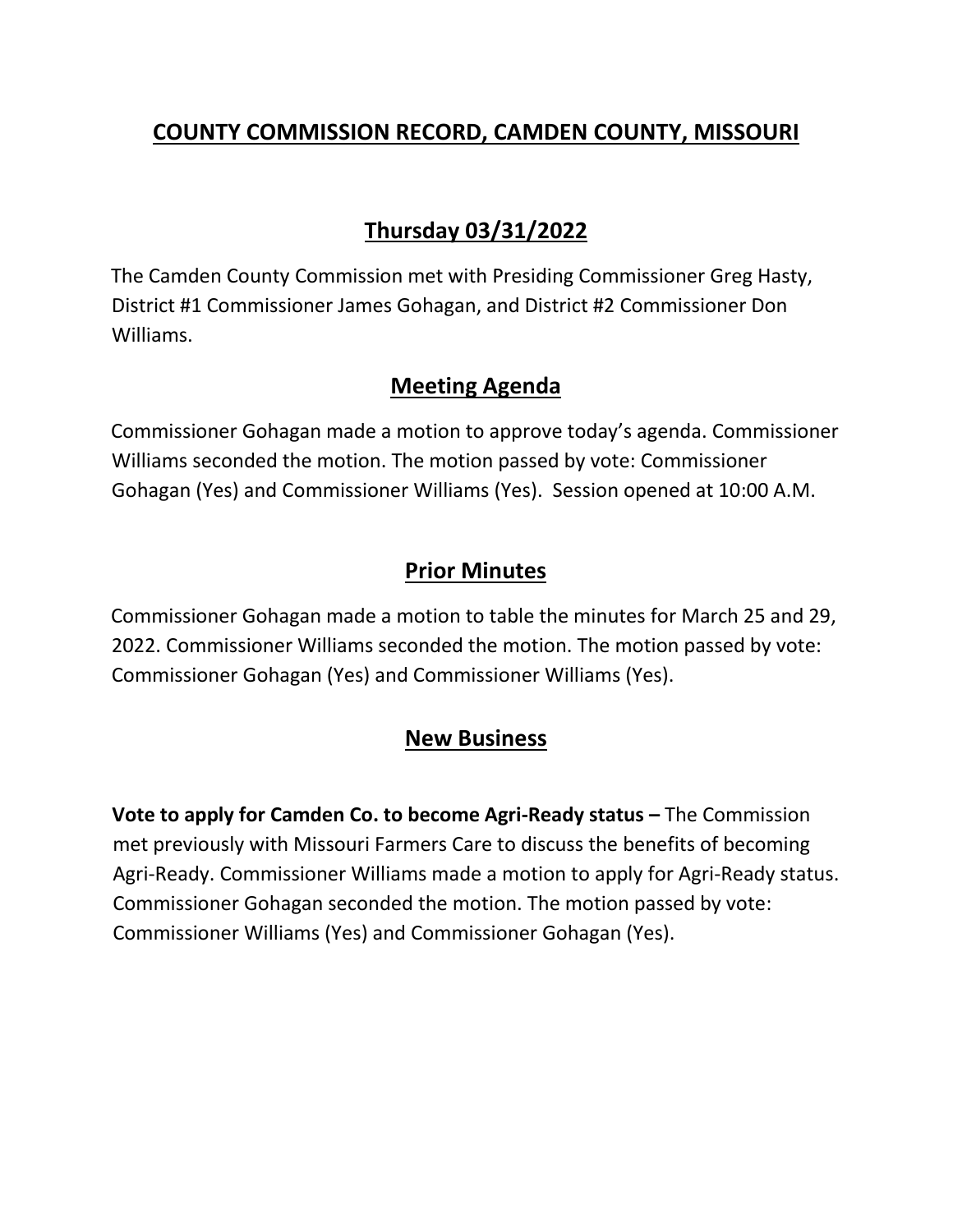

#### **Agri-Ready County Designation Application**

The Agri-Ready County Designation, a program of Missouri Farmers Care (MFC), recognizes counties that actively support Missouri agricultural enterprise. County commissions must apply to be designated as an Agri-Ready County; the partnership is voluntary and there is no cost to counties to participate. MFC works with counties to finalize approval and encourage growth of agriculture in the county.

|        | County: $C$ <i>AMDEN</i>                                |
|--------|---------------------------------------------------------|
|        | Address: 1 Court Circle, Suite 1, Camdenton, Mlo. 65020 |
|        | Website: Camdenmo.org                                   |
| Email: | don_williams@candenmo.org                               |
|        | Phone: $573 - 317 - 3850$                               |

The  $\angle$ AMEN County Commission seeks the Missouri Farmers Care Agri-Ready Designation and hereby attests that our county meets all of the Agri-Ready program requirements. As Commissioners, we certify that our county will abide by those criteria and will immediately notify Missouri Farmers Care as to any changes that would place our county in non-compliance with the program. The Agri-Ready Designation is two year partnership which will be reauthorized biennially.

By signing below, we affirm our commitment to the program and officially request that  $C$ AMDEN County be considered for the admittance to the Missouri Farmers Care Agri-Ready Designation. Signatures of all county commissioners are required:



Print Sign

Date

Contact: Missouri Farmers Care, Ashley McCarty, Executive Director, 19171 State Hwy 11, Kirksville, Mo 63501, Phone: (660) 341-8955, Email: ashley@mofarmerscare.com

Vote to remove CAFO language from the land use codes (pg. 83-03) – The Commission had previously voted (March 22, 2022) to repeal the Concentrated Animal Feeding Ordinance of 1997 (CAFO). Commissioner Williams made a motion to remove CAFO language from the unified land use code of Camden